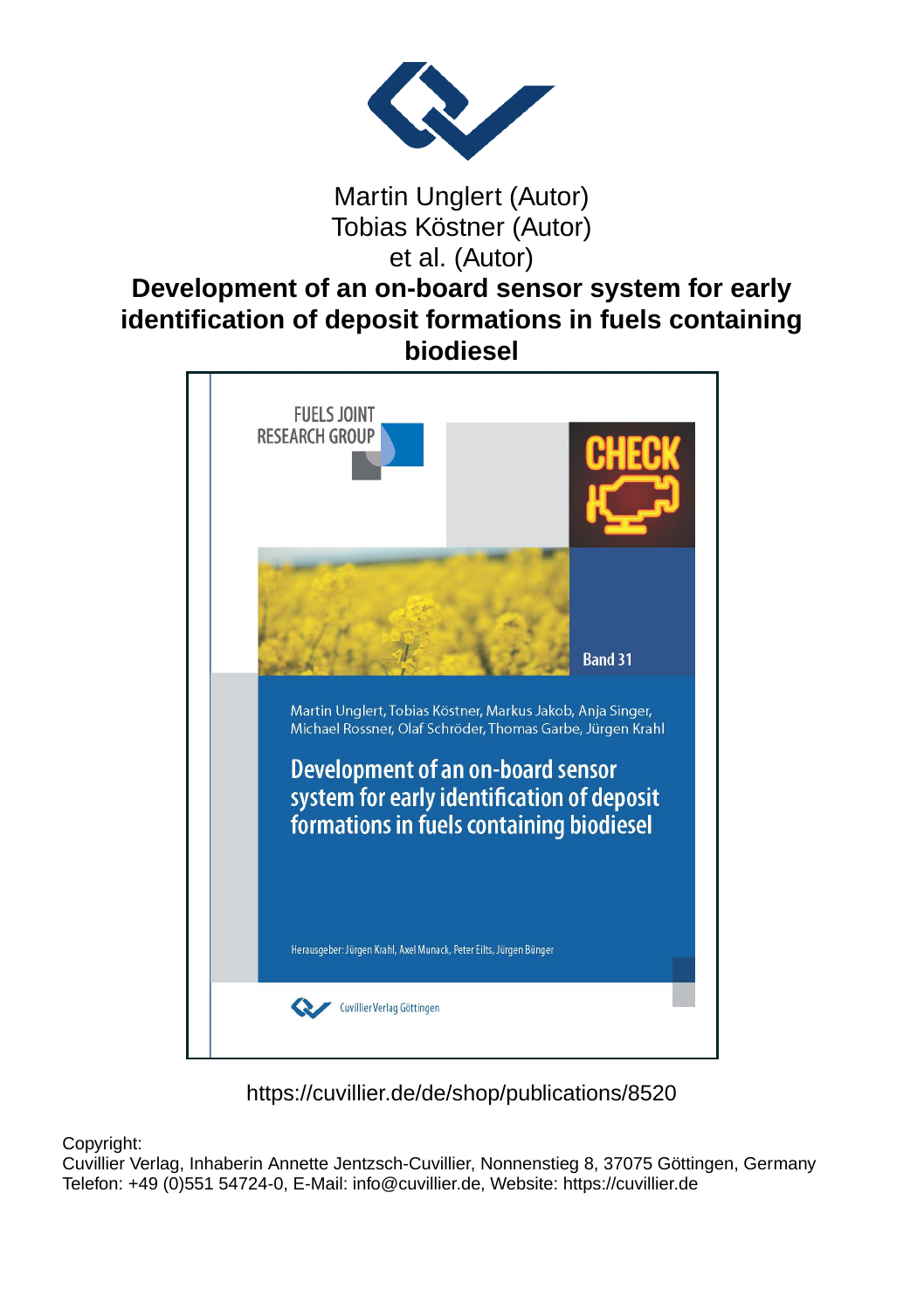

# **1 Introduction**

The environmental pollution that arises in connection with increasing mobility must be reduced.<sup>[1]</sup> In order to achieve set climate targets, a holistic approach must be pursued that includes not only electromobility but also renewable fuels.<sup>[2]</sup> As so-called drop-in fuels, regenerative fuels can be used with the existing infrastructure, and cars that are already on the market can thus be operated in a more environmentally friendly way.<sup>[3]</sup> However, increasing the regenerative share of fuel is only part of the reduction in emissions.<sup>[4]</sup> Since the design of the internal combustion engine is always a compromise between stable operation, low emissions and high efficiency, the importance of the three parameters must be determined during development (Figure 1). For example, high operational reliability and high efficiency play a decisive role in aircraft engines. This is where the fuel plays a crucial role, as the influence of the fuel on the combustion can minimise emissions. [5] Sensors for recognising the fuel composition in automobiles are useful in order to reduce emissions in the best possible way.<sup>[6]</sup>



*Figure 1: Compromise in engine combustion design.* 

By recognising the fuel composition and the degree of ageing or oxidation, the engine control device can be set specifically to the fuel present. A sensory fuel detection can also be used to detect regenerative fuels. Because the emissions of the combustion engine are mainly caused by the operation of the automobile (only a small part of the emissions are generated by production), a contribution can be made through regenerative fuel.<sup>[7]</sup> In combination with tax relief for regenerative fuels, an effective control mechanism can be implemented in the car that documents the use of regenerative fuels. In order to replace fossil fuels in the future, different raw material sources can be used to produce synthetic fuels.<sup>[8]</sup> This results in fuels that can differ greatly in their chemical composition.[9][33][10] For optimal combustion, the fuel components or the fuel composition must be recognised in the future so that the engine management can be optimally adjusted. Subsidised electromobility is also increasingly influencing electrification in the form of plug-in hybrids. In plug-in hybrids, the advantages of both technologies (electric drive and combustion engine) are combined: This means that local emission-free driving and a long range can be guaranteed.<sup>[11]</sup> The short driving cycles in everyday life make it possible to charge the accumulator in a stationary manner from the mains. The short driving cycles mean that the fuel in plug-in hybrid vehicles is exposed to far more critical conditions than before. The fuel remains in the tank for longer, which can lead to changes in the physical and chemical properties of the fuel. Accordingly, the detection of the degree of ageing is an important property for a fuel sensor system.

The first part of the research project presented here discusses a detailed investigation of the ageing of rapeseed oil methyl ester (RME). For the increased use of biodiesel in the future, also in connection with new regenerative fuels, understanding ageing is an important aspect in order to be able to ensure stable fuel formulations. As a result, the ageing of biodiesel in its pure form must be understood and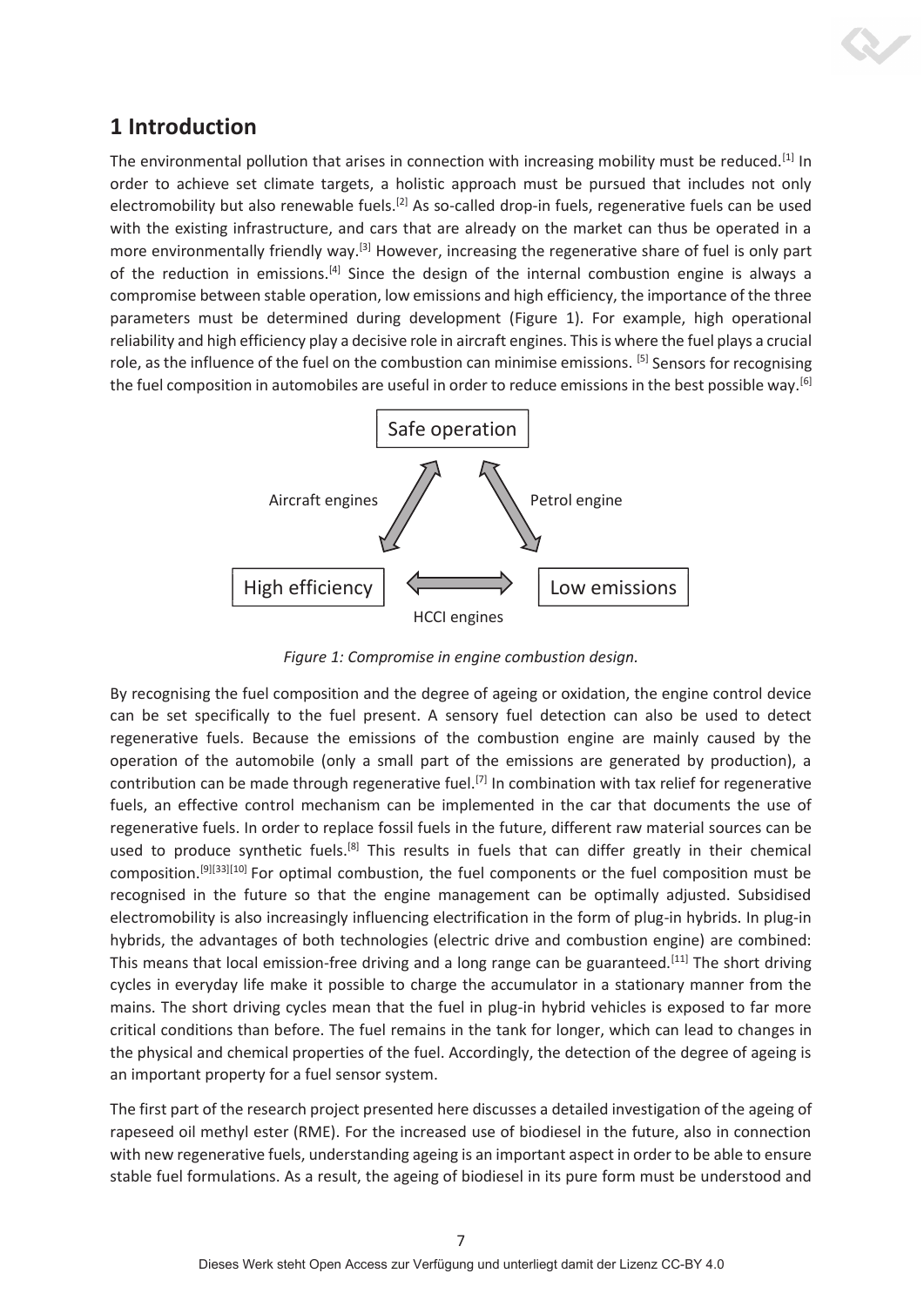since fuel ageing is not the same for all fuels, the ageing in biodiesel blends must also be examined. For RME ageing, the investigations presented below aim to answer the following questions:

- What products are produced by fuel ageing?
- What is the mechanism behind the creation of the products?
- What is the development of the individual products over time like?
- Influence of the fuel matrix on ageing behaviour?

The answer to these questions is based on the investigation of fuel ageing with high-resolution mass spectrometry, which describes the different stages of oxidation that increases over the ageing process. By identifying the structures of ageing products, new insights into the ageing behaviour are presented in the area of the oligomerisation of RME. The second part presents the developed sensor system for recognising the fuel composition and the degree of ageing. In the following, the theoretical basics, the fuels used, the measuring methods and the procedure for evaluating high-resolution mass spectra for the structure identification of the ageing products are presented initially. After that, the results obtained in the course of this research project will then be discussed.

# **2 Theory – State of Research**

The fuel ageing of RME or fatty acid methyl esters in general has already been discussed many times in literature. [12,13,14,15] The following section summarises the most important principles of autoxidation. Three mechanisms from literature are used for the discussion of the results, which are presented below in their original interpretation.

## **2.1 Autoxidation**

Autoxidation is the process of a chemical compound being slowly oxidised by oxygen from the air. This process takes place autocatalytically and, among other things, leads to the formation of hydroperoxides. Some examples of autoxidation reactions are the formation of acetic acid from alcohols, the fading of colours, fats turning rancid and in everyday life the browning of cut apples.<sup>[16]</sup>

The process of autoxidation can be divided into three phases. The first phase is called the start reaction, in which homolytic bond splitting is initiated. If radicals have formed in the initial reaction, chain propagation describes the further reaction with renewed formation of a radical. Chain termination occurs when two radicals form stable products with one another.<sup>[17]</sup> In autoxidation, hydroperoxides (ROOH) are of particular importance. Hydroperoxides are formed during chain propagation (equations 4 and 5) and are also starting compounds for the start reaction (equation 2). The great influence of the hydroperoxides results from the branching of the reaction process, since two radicals are formed from one hydroperoxide (equation 2). This process is known as chain branching.<sup>[18]</sup>

| Start reaction:                                                                          |     |
|------------------------------------------------------------------------------------------|-----|
| activation<br>$R^* + H^*$<br>$R-H -$                                                     | (1) |
| $ROOH \rightarrow RO^* + ^*OH$                                                           | (2) |
| $2$ ROOH $\rightarrow$ RO <sup>*</sup> + RO <sub>2</sub> <sup>*</sup> + H <sub>2</sub> O | (3) |
|                                                                                          |     |
| Chain propagation:                                                                       |     |
| $R^*$ + O <sub>2</sub> $\rightarrow$ RO <sub>2</sub> $*$                                 | (4) |
| $RO_2^{\bullet}$ + RH $\rightarrow$ ROOH + R <sup><math>\bullet</math></sup>             | (5) |
| $RO^* + R-H \rightarrow ROH + R^*$                                                       | (6) |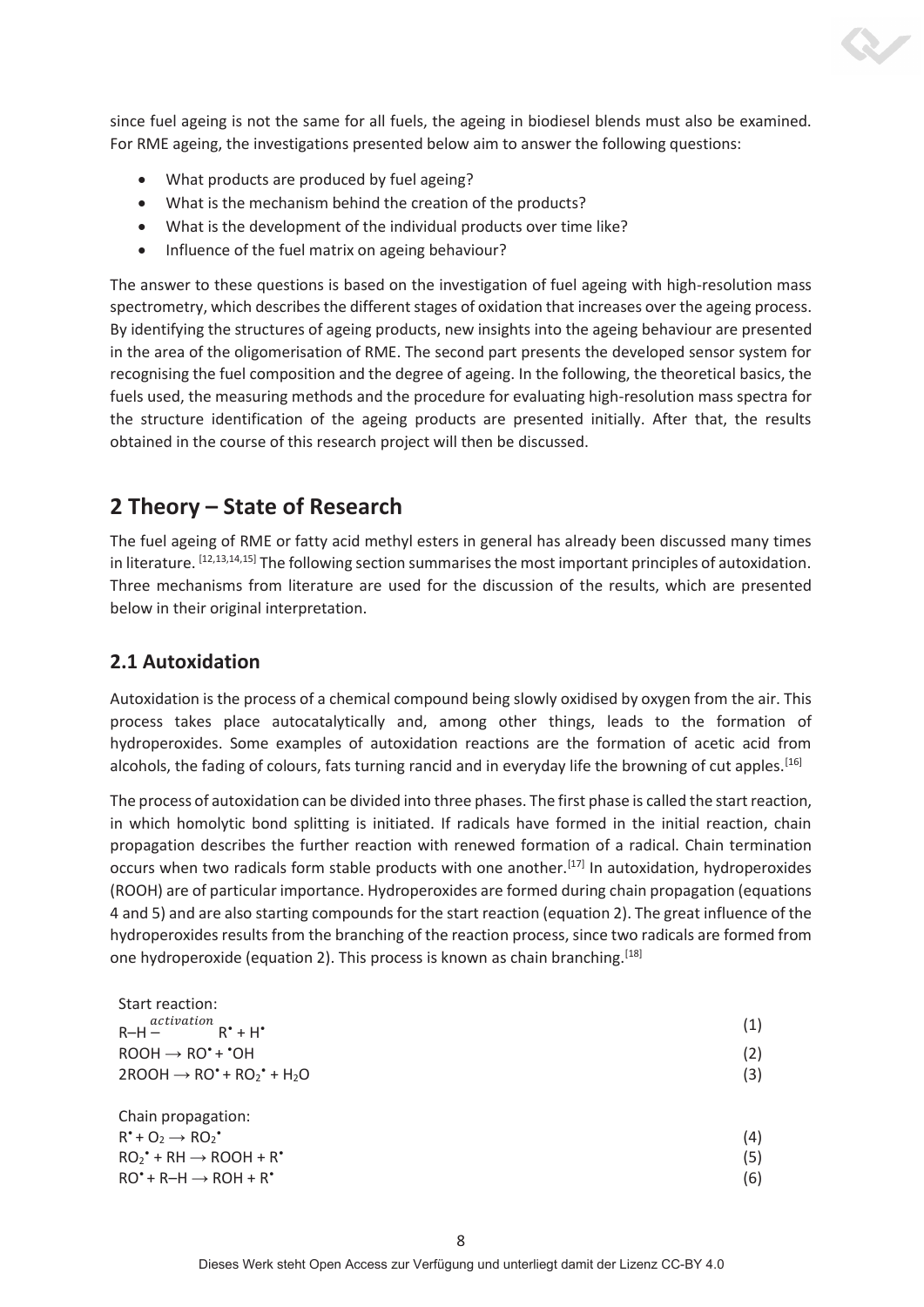| Chain termination:                            |     |
|-----------------------------------------------|-----|
| $2R^{\bullet} \rightarrow R-R$                |     |
| $2RO_2^{\bullet} \rightarrow$ stable products | (8) |

#### **2.2 Thermal oxidative ageing**

The autoxidation depends on the temperature.<sup>[19]</sup> The ageing of substances is thus an interplay of radical stability and temperature. According to the Arrhenius equations, the logarithm of the reaction rate constant (k) is subject to a linear dependence on the reciprocal absolute temperature.

$$
\ln k = \ln A - \frac{E_a}{RT}
$$
 (9)

In the equation, R represents the universal gas constant,  $E_a$  the activation energy, T the temperature in Kelvin and A an empirical constant that includes various probability parameters and oscillation constants of molecules.<sup>[20]</sup> Fuel ageing occurs faster as the temperature increases, which is why the investigations on fuel ageing must always be considered in relation to the selected ageing temperature.<sup>[19]</sup>

#### **2.3 Radical stability**

The formation of the ageing products depends largely on the stabilisation of the radicals involved. The more stable a radical is, the more easily it is formed and the easier the oxidation of the compounds that can form these radicals.<sup>[21]</sup> The stability is determined by mesomerism (delocalisation), substituent effects (hyperconjugation), steric effects and the reactivity of the radical centre affects and results in a lower bond dissociation energy. In addition, the solvent has an influence on the stabilisation of the educts formed as well as products (dimers) or can itself react with the radical. Figure 2 shows the increasing stability of selected organic radicals. The stability increases from primary to secondary to tertiary alkyl radicals. The cause is the hyperconjugation of the binding electrons of the C–H bond into the half-occupied p-orbital on the sp2 hybridised carbon (Figure 2) due to the methyl group. Aryl and benzyl radicals have a significantly higher stability due to mesomerism (Figure 3).<sup>[22]</sup>



*Figure 2: Radical stability. [23][24][25]*



*Figure 3: Hyperconjugation and resonance stabilisation. [26][27]*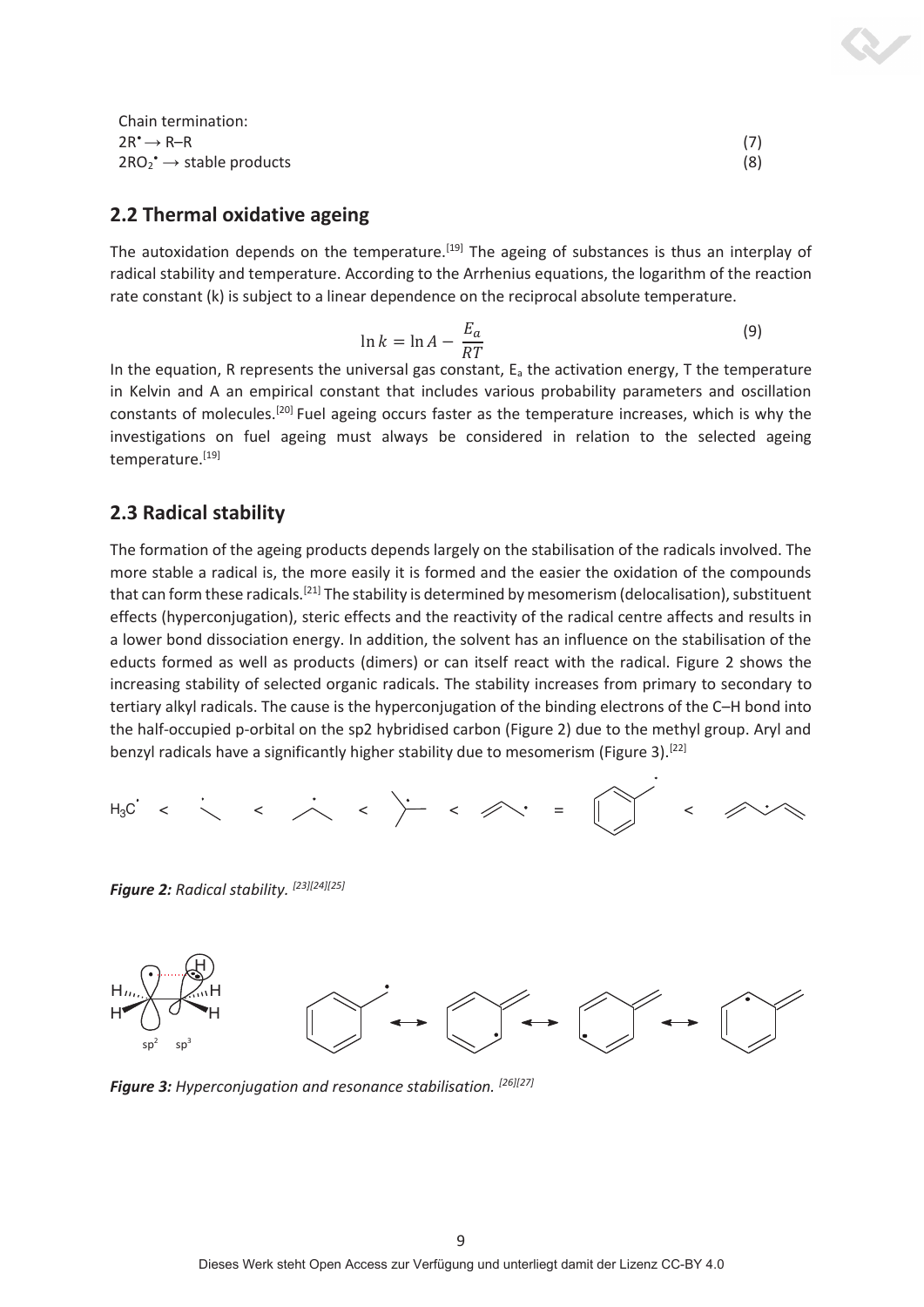## **2.4 Reaction mechanisms used for explanation from the literature**

The aspects described in Sections 2.1 to 2.3 represent the generally accepted general mechanism of the autoxidation of fatty acid methyl esters.<sup>[29]</sup> The autoxidation is based on the spontaneous formation of radicals (initiation) and a subsequent reaction with molecular oxygen in which up to two radicals are formed from one radical (chain branching). However, these generally formulated reactions can be further differentiated and discussed. The general influences of autoxidation and radical stabilities must be extended to the structure of the fuel molecules for a detailed consideration of fuel ageing, since the structure influences the mesomeric stabilisation of radicals and these in turn influence the oxidation and the formation of ageing products. The core aspect of autoxidation is represented by the peroxides formed by the reaction of radicals and molecular oxygen.<sup>[29]</sup> Starting from these peroxides, a number of different functional groups can be observed that are formed in secondary reactions. In addition, the greater the number of double bonds, the greater the diversity of the compounds that are formed. However, this does not affect the variety of functional groups that form. The investigation of FAME ageing is such a complex project that there are currently no studies that consider ageing in its entirety. Research on the mechanisms is often based on a selective consideration of individual steps, such as the formation of different peroxides and the reaction mechanisms derived from them.  $[29]$  Thus, through targeted synthesis of individual products, the evaluation leads to an interpretation limited to this reaction. However, if the ageing is examined as a whole, a further interpretation of the subsequent reactions must be carried out using the selective interpretation. Products such as hydroperoxides do not represent completely stable products with the low dissociation energy of the oxygen-oxygen bond.<sup>[28]</sup> Although they can be detected, the thermodynamically more stable products are of greater importance for the investigation of overall ageing or for ageing after defined time intervals. For the interpretation of these thermodynamically more stable products, however, the studies of intermediates and their reaction mechanisms are an indispensable contribution to understanding the products observed. Three reactions that are important for a deeper understanding of ageing and that are used below for the discussion of results are described in more detail below.

The first reaction mechanism relevant to the results section of this report relates to the mechanism of the radical reaction with molecular oxygen and the various subsequent reactions that follow the initial reaction with molecular oxygen (Figure 4). Figure 4 shows the hydrogen abstraction in the  $\alpha$ -position of the double bond of C18:1 ME, as described in literature.<sup>[29]</sup> The allyl radical formed in the first step reacts with molecular oxygen to form a peroxide radical in the second step. The reaction with RH with the release of a radical leads to hydroperoxides. Hydroperoxides, in turn, can break down into hydroxyl radicals and alkoxy radicals. Several reactions are possible starting from alkoxy radicals. By reacting RH with renewed release of a radical, alcohols can be formed, which can be further oxidised to ketones under the oxidative conditions. Alternatively, an epoxide can be formed by reaction of the alkoxy radical with an electron in the adjacent double bond (blue arrow). The alkoxy radical can, however, also react with cleavage of C-C bonds to form short-chain degradation products (red and green arrows). The initially formed radical in FAME is caused by several positions at which hydrogen abstraction can occur. As a result of the mesomeric stabilization the hydroperoxides can be located in different places in the molecule. The subsequent reactions that also occur there are then correspondingly in different positions. This results in a large number of ageing products that can be formed from a few starting materials (C18:1 ME, C18: 2 ME, ...). For further discussion see section 6.2.<sup>[29]</sup>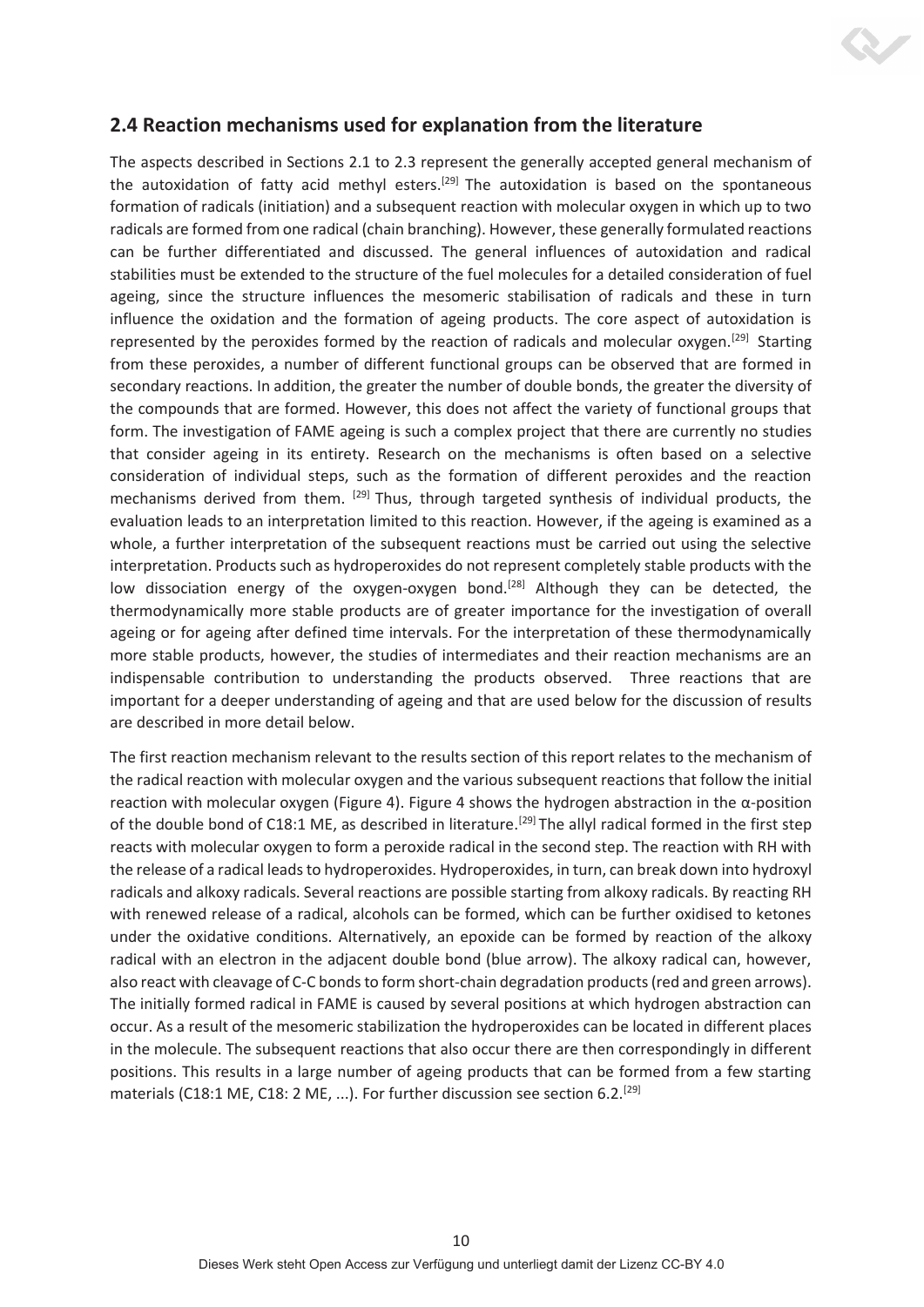

*Figure 4: Mechanism of hydroperoxide formation and the possible subsequent reactions.[29]* 

The second basic-relevant reaction for the discussion in the results section is directly related to the product distribution of the epoxides in monounsaturated fatty acid methyl ethers and other reactions in which the products formed cannot be explained by the mechanism shown in Figure 4. The second mechanism for epoxide formation found in connection with retinoic acid as a cooxidant is described.[30] The oxidation products of retinoic acid found by Samokyszyn et al exclude the sole reaction mechanism from Figure 4. As here the epoxide is found at the position of the double bond and is necessary for a further explanation of identified products. For this reason, direct epoxidation through a peroxide radical with the double bond is suggested. The significance of this reaction in the ageing of fatty acid methyl esters is discussed in detail in Section 6.2 using the identified product ratio.



*Figure 5: Epoxide formation through reaction of the double bond with a peroxide radical.[30]*

The third reaction is a secondary reaction that can occur with epoxides. The formation of ketones from epoxides as a result of a rearrangement reaction depending on various substituents is part of Winstein and Henderson's studies (Figure 6).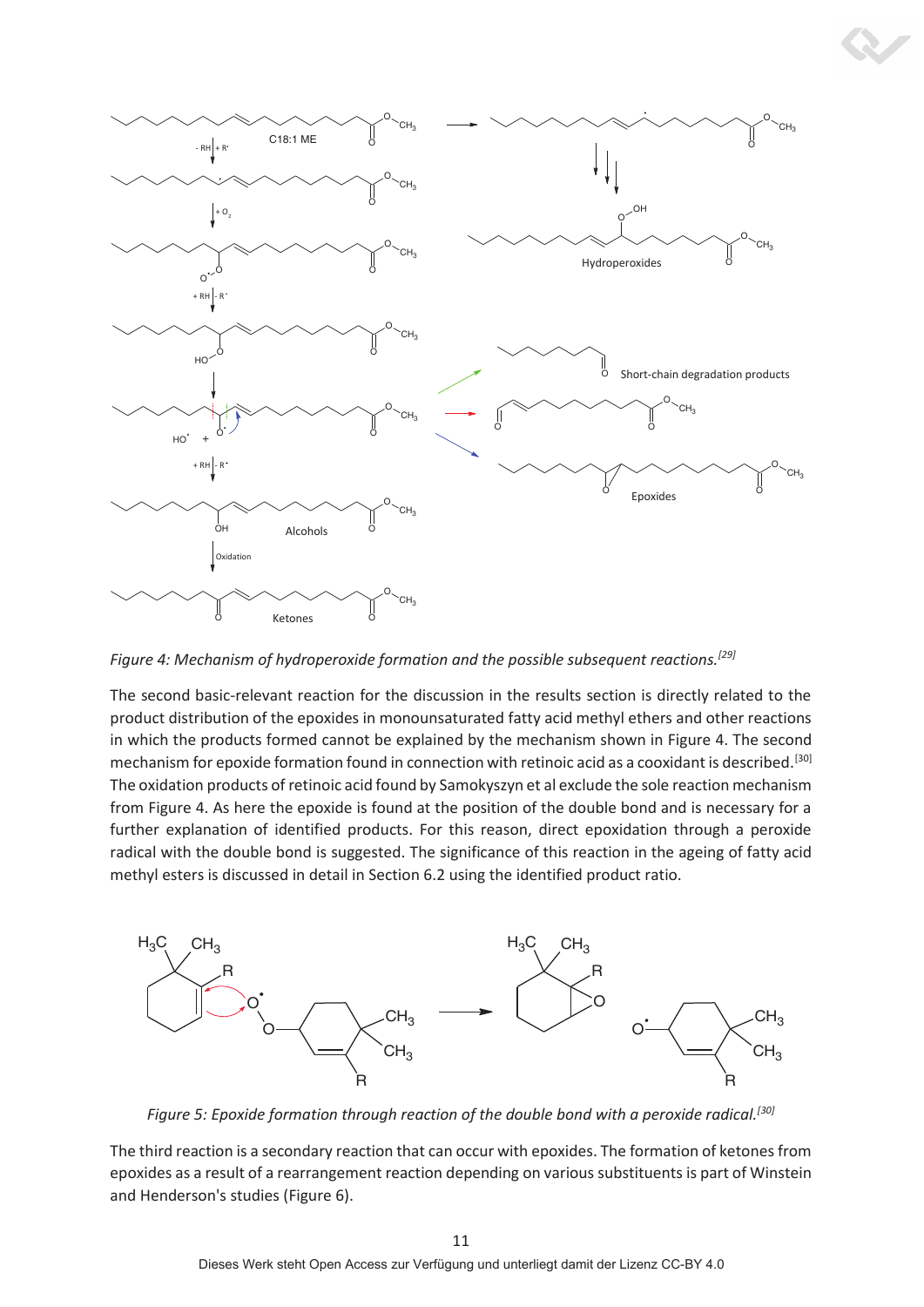

*Figure 6: Ring opening reaction of monosubstituted epoxides.[31]*

By opening the C-O bond and rearranging R1, epoxides are converted into ketones. With a symmetrical arrangement of the radicals ( $R1 = R3$  and  $R = R2$ ) the two possible ketones are formed in equal parts, whereby either one or the other C-O bond can break. Both ketones are then available with a theoretical ratio of 1:1.

# **3 Utilised fuels**

## **3.1 Biodiesel**

Biodiesel is a fuel name that is used either as a pure fuel or as a blend component in fossil diesel fuel. Biodiesel is made from different oils and fats (triglycerides).<sup>[32]</sup> Triglycerides consist of three fatty acids that are triple esterified with glycerine. In the biodiesel manufacturing process, the triglycerides are transesterified with methanol. Biodiesel therefore consists of fatty acid methyl esters (FAME), which differ in their fatty acid composition depending on the oil used.<sup>[33]</sup>

| Oil          | Fatty acid composition [%] |  |                         |  |                              |  |             |       |       |
|--------------|----------------------------|--|-------------------------|--|------------------------------|--|-------------|-------|-------|
|              | C10:0                      |  | C12:0 C14:0 C16:0 C18:0 |  |                              |  | C18:1 C18:2 | C18:3 | C22:1 |
| Rapeseed oil |                            |  | $0 - 1.5$ 1-6           |  | $0.5 - 3.5$ 8-60 9.5-23 1-13 |  |             |       | 5-64  |

*Table 1: Fatty acid composition for different oils and fats.[33]*

The fatty acid composition of various oils used for biodiesel production is given in Table 1. The fatty acids are named according to their number of carbons (number before the colon) and the number of double bonds in the fatty acid (number after the colon). Based on the fatty acid composition, biodiesel consists of a mixture of unsaturated fatty acid methyl esters (compounds with a double bond) and saturated fatty acid methyl esters (compounds without a double bond). The composition of biodiesel affects the low temperature properties of the fuel. FAME with double bonds have a lower melting point than saturated FAME.<sup>[34]</sup> For this reason, the biodiesel component in diesel fuel used in winter mainly comes from rapeseed oil, which contains a high proportion of unsaturated FAME. In summer, the biodiesel content can have a higher proportion of saturated FAME, which means that biodiesel based on palm oil can be used.<sup>[35]</sup> In the context of this report, only biodiesel made from rapeseed oil is used. The biodiesel made from rapeseed oil is called rapeseed oil methyl ester (RME). The most frequently occurring FAMEs in RME are shown in Figure 7 with their structural formulas. For identification and differentiation from the fatty acids, the FAMEs have an addition of methyl ester (ME) in their designation. With the distinction between summer and winter diesel based on the fatty acid composition of the FAME, an important aspect is taken into account when using biodiesel, which plays an important role in the ageing investigation of RME.<sup>[35]</sup> For this purpose, the molecular structures are examined more closely in Figure 7. The presence of a double bond in the molecule changes the geometry of the molecules. If two molecules come together, the contact areas of the molecules are reduced in comparison to saturated FAMEs if double bonds are present. There are fewer intermolecular interactions. The result is lower melting points, as less energy has to be expended to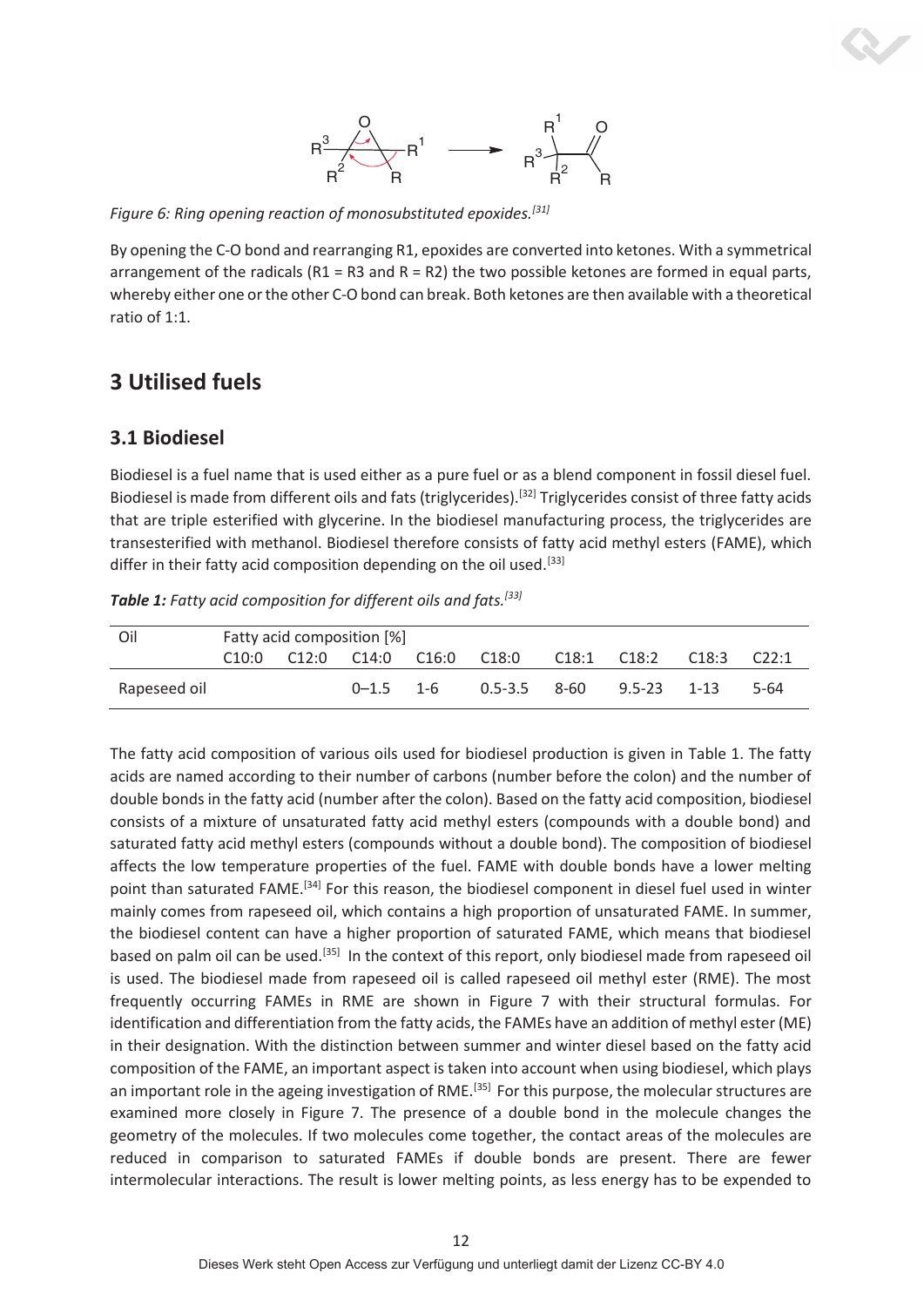separate the molecules from one another in the solid state.<sup>[22]</sup> The aspect of the size of the intermolecular interactions affects not only the melting point, but also the miscibility of the fuels (see Section 6.4) and the chromatographic separation (see Section 5.2).



*Figure 7: Structural formulas of C18:0 ME, C18:1 ME, C18:2 ME, C18:3 ME and C22:1 ME. For C22:1 ME the numbering of the carbons is shown, with which the position in the molecule is defined.* 

# **3.2 Hydrogenated vegetable oil (HVO)**

Hydrogenated vegetable oil (HVO) is obtained from triglycerides in the same way as biodiesel. In contrast to biodiesel, HVO does not use transesterification, but rather the triglyceride is catalytically hydrogenated. The hydrogenation converts the triglycerides into alkanes, water and  $CO<sub>2</sub>$ . Any unsaturated fatty acids present are converted into saturated hydrocarbons by hydrogenation. In addition, the hydrogenation causes an isomerisation of the hydrocarbons, whereby at the end the HVO is composed of n- and iso-alkanes.<sup>[9]</sup>

# **3.3 Polyoxymethylene dimethyl ether (OME)**

Polyoxymethylene dimethyl ether (OME) is a polyether with different chain lengths. The general structural formula is shown in Figure 8, with the chain length of the batch used being between  $n = 3$ and n = 6. The large proportion of oxygen atoms in the OME leads to a higher polarity compared to HVO and RME. This creates a field of tension between HVO and OME, which affects the miscibility.[36]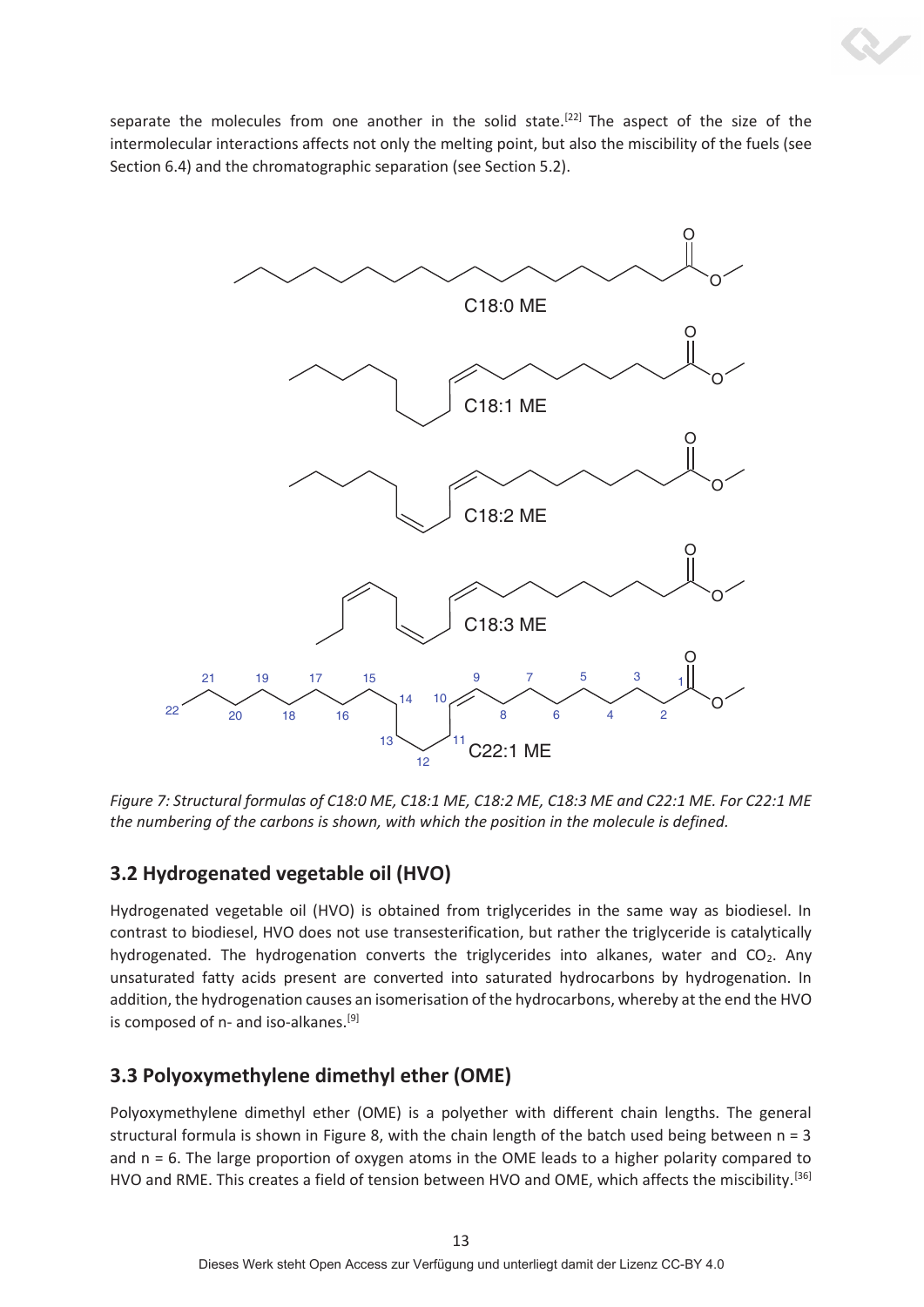Due to the miscibility gap in HVO and OME, the influence of miscibility on fuel ageing can be examined in Section 6.4.



*Figure 8: Structural formula of polyoxymethylene dimethyl ether.* 

## **4 Measurement and evaluation methods used and sensor details**

#### **4.1 Accelerated artificial ageing**

To investigate the oxidation stability of fuels in the laboratory, a method must be used that allows the fuel to age within a short period of time. There are two methods according to DIN EN 590 which subject the fuel to accelerated thermo-oxidative ageing with a temperature increase and excess oxygen.

#### **4.1.1 Rancimat method**

The so-called Rancimat test determines the time from when the fuel begins to oxidise. The time it takes for oxidation to occur is known as the induction time. To determine the induction time, the fuel is heated to 110 °C in a defined reaction vessel (Figure 9). Through a glass tube, air is passed through the fuel with a volume flow of 10L / hour. If, for example, volatile acids are formed due to oxidation, these lead to an increase in conductivity in a separate conductivity measuring cell. The induction time can thus be determined by evaluating the conductivity over time. The induction time results from naturally occurring antioxidants, for example in rapeseed oil methyl ester, or from artificially added antioxidants that trap free radicals and thus suppress oxidation. The length of the induction time depends on the type and composition of the antioxidant and the interaction with the susceptibility of the fuel to oxidation. When the fuel is stored, the induction time of the fuel decreases continuously over time, depending on external influencing factors such as temperature, since the antioxidants are consumed over time.[37]



*Figure 9: Schematic sketch of the ageing device Rancimat 873 Biodiesel for thermoxidative ageing of fuels.*